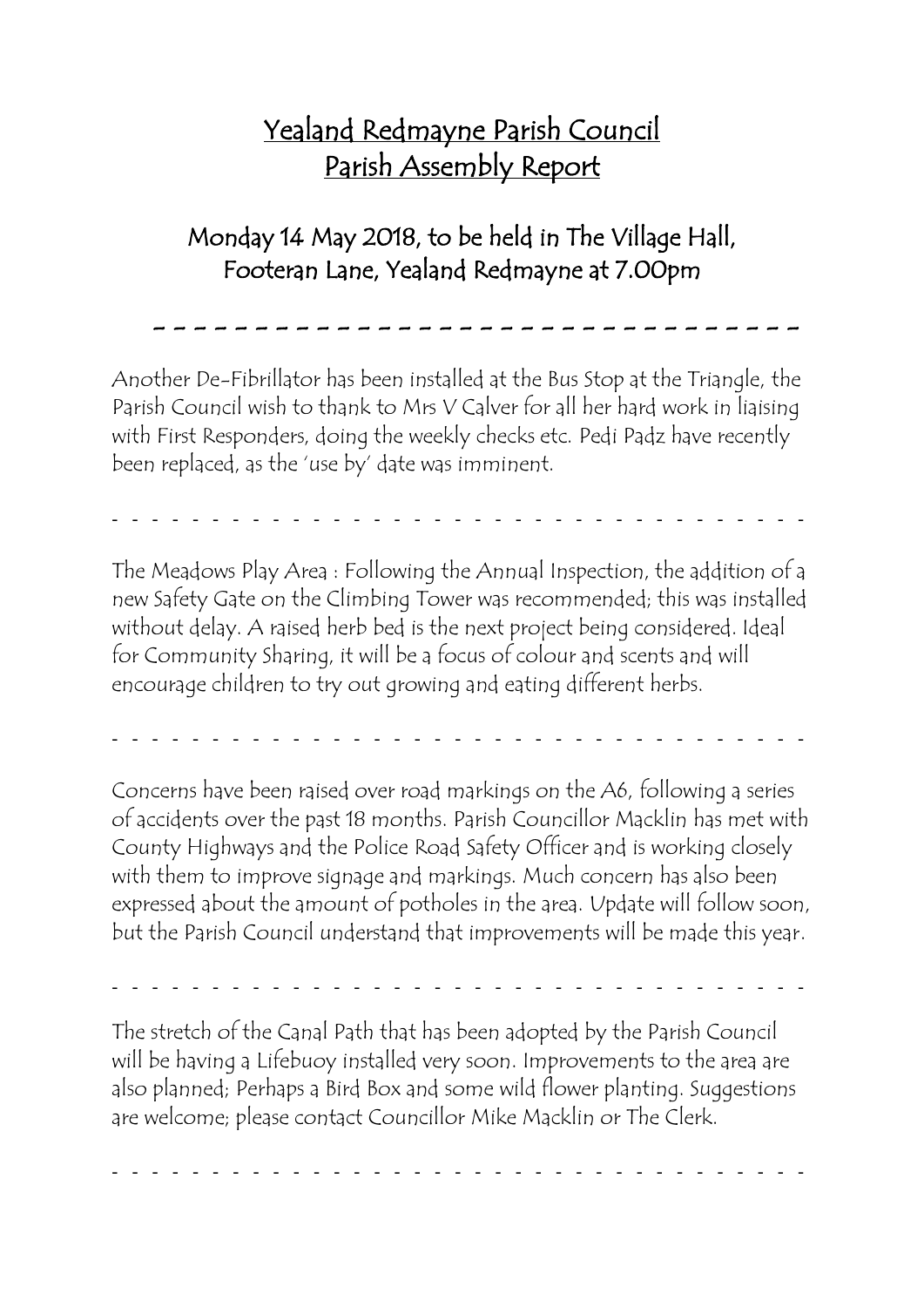The Parish have a new Website. It is easier to use and will be updates weekly. Items of local interest, City & County Council notices, travel changes etc, will be posted onto it, so residents can access information. All Statutory Information will also be able to be viewed. Please let the Parish Council know if there is anything else you would like to see on it. Contact the Clerk, Sue Brown on 078 37 193 990, or on the new email address ( see below ).

- - - - - - - - - - - - - - - - - - - - - - - - - - - - - - - - - - -

Doggy Sacks, bought in bulk at a much reduced rate, from City Council, are available for all from Coffee Stop each week. Please collect from there, or contact Margaret Davy to arrange collection. The Parish Council wish to thank all dog owners who tidy up after their walks, keeping areas clean.

- - - - - - - - - - - - - - - - - - - - - - - - - - - - - - - - - - -

At the present time there are five Parish Councillors, all of whom work hard to improve the local area. Because of GDPR changes, any enquiries should please go through the Clerk, Sue Brown, Clerk, on 078 37 193 990, or the new email address of : [yealredmayneclerk@outlook.com](mailto:yealredmayneclerk@outlook.com)

Once again, the Precept was kept at the same figure as in the previous year. With careful budgeting and fundraising donations from many sources, the Parish Accounts look healthy, as we go into the 2018-19 year.

Considerations for the next year might be the purchase of a Solar Speed Indicator Device. A short presentation about them is included tonight.

- - - - - - - - - - - - - - - - - - - - - - - - - - - - - - - - - - -

Finally, the Councillors wish to thank the residents for their ongoing support over the last year and encourage them to come to the meetings. It is their opportunity to speak about matters that affect their village. The Councillors do their best for all residents, within their powers and welcome new ideas for the village.